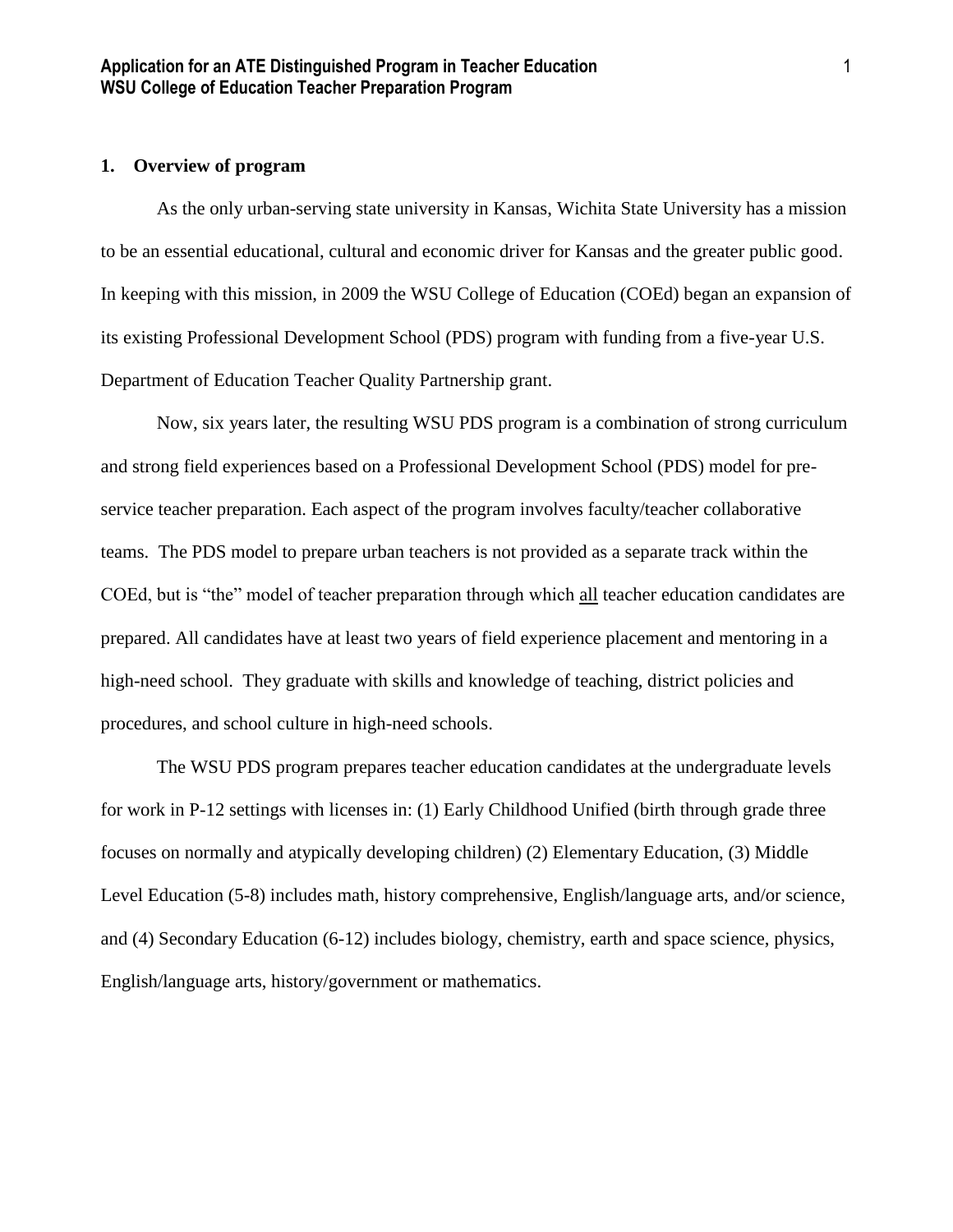## **a. Collaborative Development of Program**

Wichita State University has a long history of effective, collaborative relationships with Wichita Public Schools, all of which formed the foundation for the successful design of the current WSU PDS program. In fact, the first iteration of the PDS program was established in the mid 1990s. However, by 2005, candidate participation in the program had dwindled to approximately 10 candidates. At that time, the COEd department chair of Curriculum and Instruction and the WPS administration began meeting to discuss a redesign of the program to better meet the needs of the urban district. The outcome of those meetings was the realization that key stakeholders including school and university personnel, COEd alumni and the community members all felt the PDS model of teacher preparation was essential. Key facets of the PDS that were important to include in the redesign was a shared commitment for teacher preparation and P-12 student achievement. This basic premise undergirded talks aimed at creating curriculum and field experiences that would result in highly competent and highly confident future teachers. In the fall of 2007, the Urban Teacher Preparation Program (UTPP) was piloted with 20 elementary education candidates placed in three PDS settings, all jointly selected based on specific criteria. Schools chosen to be UTPP PDS sites were those where there were existing relationships between the university and school personnel. In addition, school administrators and teachers at those sites expressed a belief in the PDS concept and a shared commitment to teacher preparation. Additionally, in order to prioritize the preparation of teachers for the urban setting, each UTPP PDS site selected qualified as a high poverty/high need school and had a diverse student population with large numbers of students who were English Language Learners (ELL). The teacher education curriculum included course work that specifically addressed the needs of these learners. The first several years of the UTPP program were so

2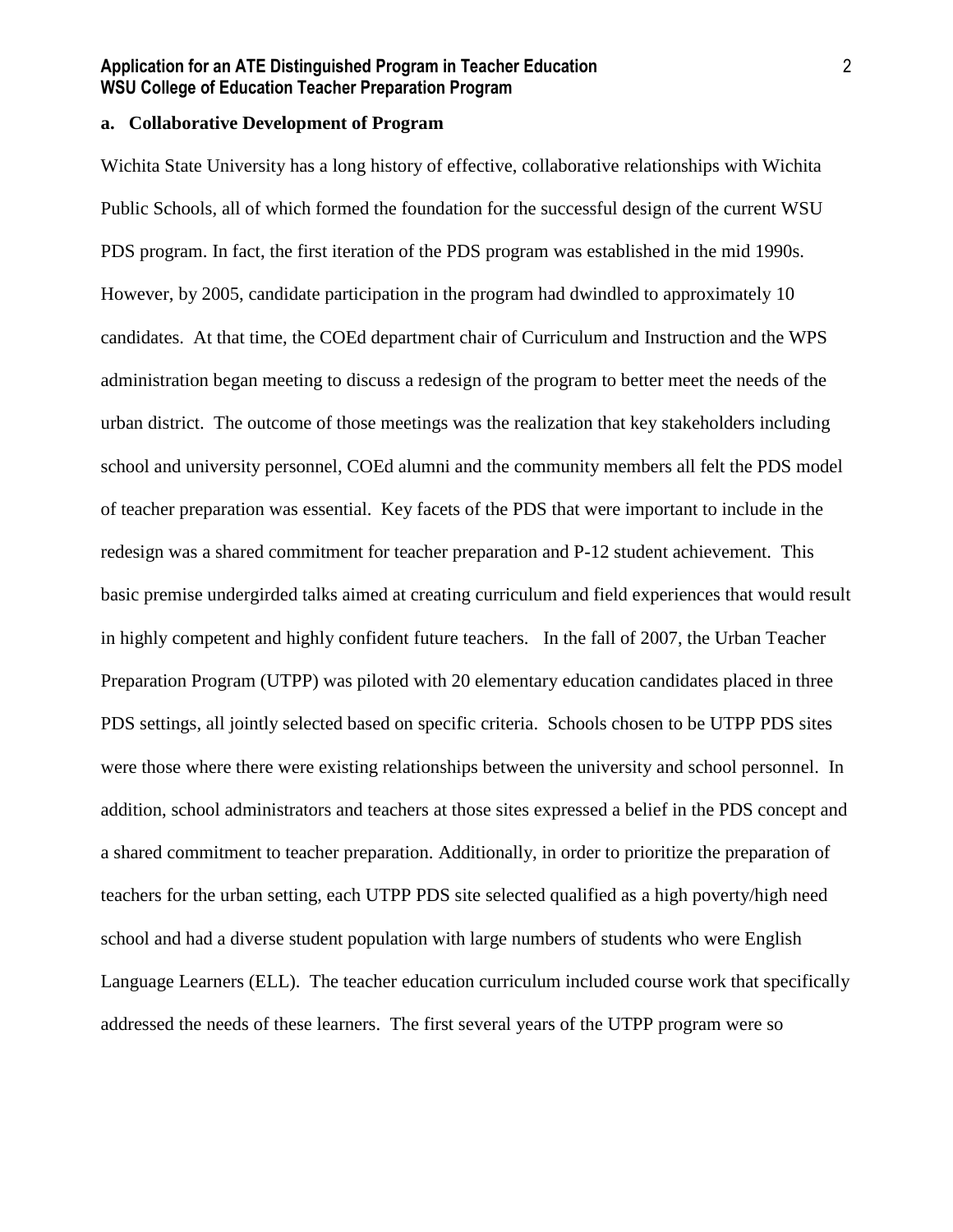successful that both institutions were interested in expanding the scope of the program to all teacher education candidates.

To support this goal, the COEd applied for and was awarded the US Department of Education Teacher Quality Partnership (TQP) grant in 2009. Continued collaboration between Wichita Public Schools and WSU College of Education resulted in the existing PDS program. Even though the program is no longer referred to as the UTPP, it is still a PDS program focused on the same ideals and goal of preparing teachers for high need urban school settings. The program now prepares over 200 candidates per year for early childhood to secondary education settings. The PDS employs a model that engages students in initial field experiences and clinical internships. As students matriculate through the teacher education program, responsibilities during field experiences increase from observation in early field experiences to more active involvement in teaching responsibilities during the final internship semesters. Coursework during the four years is a mixture of content coursework and professional/pedagogical coursework with early field experiences available beginning in the freshman year, but required in the third and fourth years. During the final two semesters, teacher candidates are half time in schools during the third semester and full time in the final semester in the same classroom and/or school. At the school-site level, cooperating teachers in schools work alongside WSU COEd liaisons to support the link between the university and the PDS sites.

Leadership for the PDS program occurs through the PDS Leadership Team consisting of the dean of the COEd, the department chair of Curriculum and Instruction, the PDS director, administrators and faculty members from P-12 PDS settings, and faculty members from the WSU COEd. This group continues to meet regularly to monitor the program and the success of program graduates.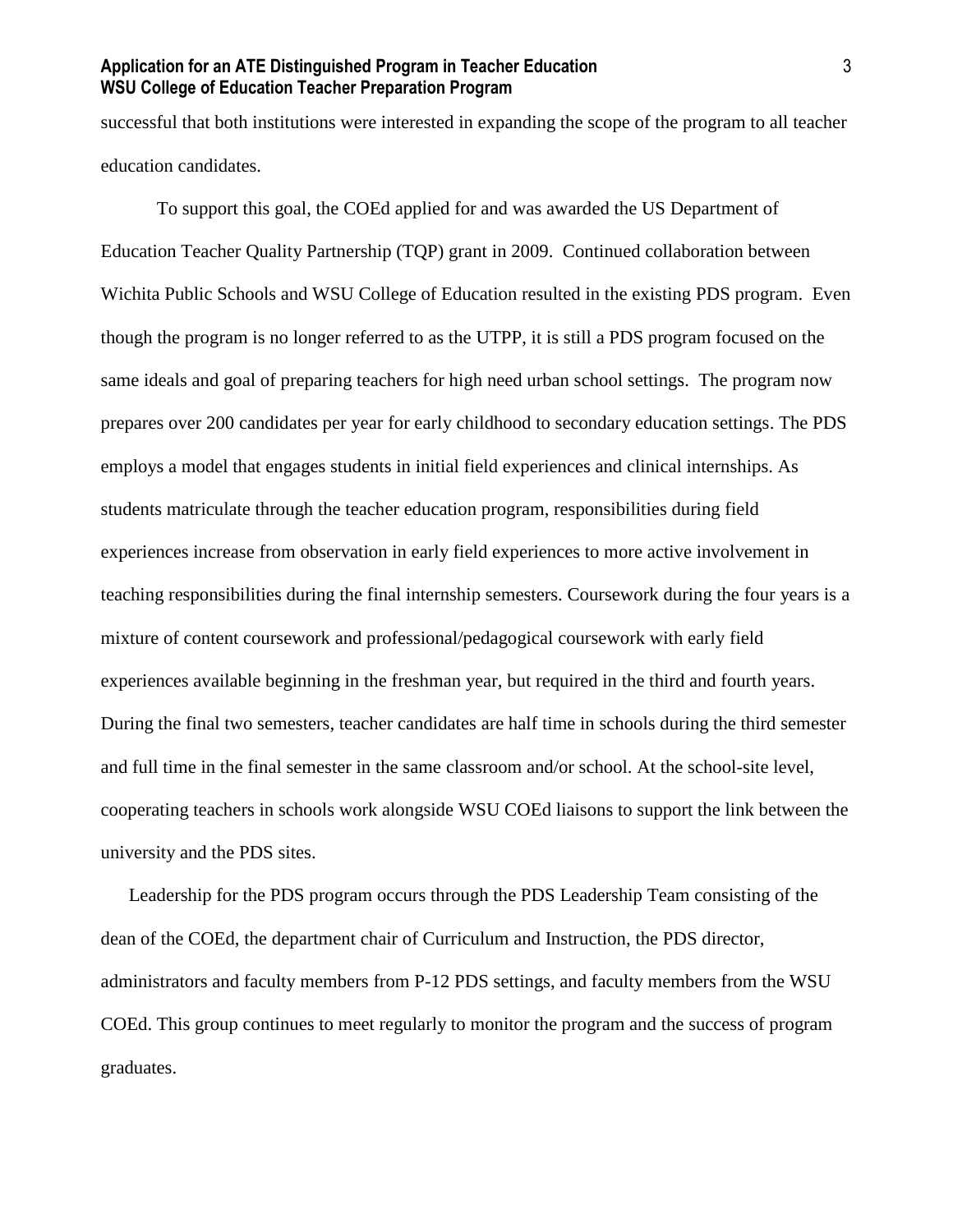In addition**,** all licensure areas of the PDS have Program Advisory Councils (PACs) that include the teacher preparation faculty as chair, a participating district teacher/administrator, a current student and a COEd graduate. In consultation with its advisory council, each advisory council committee identifies and discusses issues and makes recommendations to the Initial Licensure Teacher Preparation Committee (ILTPC). Advisory councils involve members in program design, redesign, implementation, assessment and review. The groups provide advice, input and assistance. Individual option committees confer annually with PACs as part of the program review process. In these meetings, PACS deliberate on the data, using a common set of core review questions, to make observations and potential recommendations.

#### **b. Program Goals**

The Kansas State Department of Education (KSDE) Professional Education Standards (2008), based on the INTASC Standards (2007) (see Appendix A) serve as the specific program goals that inform the curriculum in the PDS program. Additionally, all candidates complete content course work specific to each individual licensure option to addresses appropriate KSDE content standards.

#### **c. Theoretical Underpinning and Its Adaptability to Other Programs**

The mission of the College of Education is to prepare educators and other professionals to benefit society and its institutions through the understanding, the facilitation, and the illumination of the learning process and the application of knowledge in their disciplines. The vision is to prepare teachers and other school professionals who exemplify the core values of "Highly Competent, Collaborative, and Reflective Professionals." Six guiding principles (see Appendix B) assist with the implementation of the mission: (1) Professionalism and Reflection on the Vocation (PR); (2) Human Development and Respect for Diversity (HDD); (3) the Connection of Teaching and Assessment (CTA); (4) Technology Integration (T); (5) Understanding of Content Knowledge,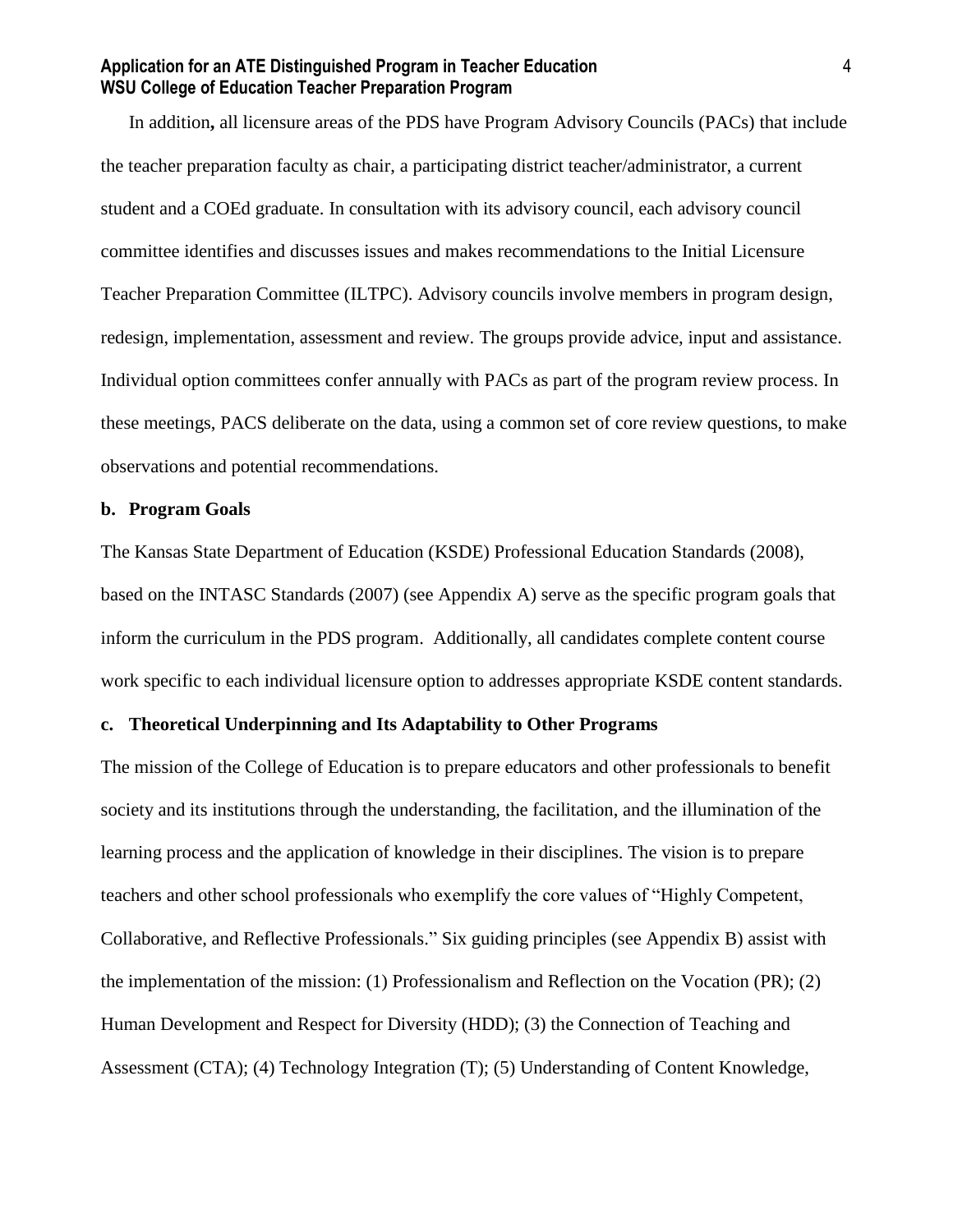Pedagogical Content Knowledge and their alignment with Standards (CKS); and (6) Collaboration

with Stakeholders (C)" (see Figure 1).



# **d. Assessment Framework and Implementation Record**

The WSU Unit Assessment System (UAS) was developed involving faculty, staff, leadership, advisory committees, and the professional education community. This resulted in a set of principles and important elements for an assessment system. The UAS articulates both program and assessment operations. The Program Assessment Plan is a key document that drives and organizes each program. Each Program Assessment Plan shows a clear connection between program standards, assessments to address standards, the required pass rate, the course where the assessment is administered, transition points, the conceptual framework proficiency, and the type of NCATE knowledge addressed (see Figure 2). Work is currently being done to revise the Program Assessment Plans to address the new CAEP standards.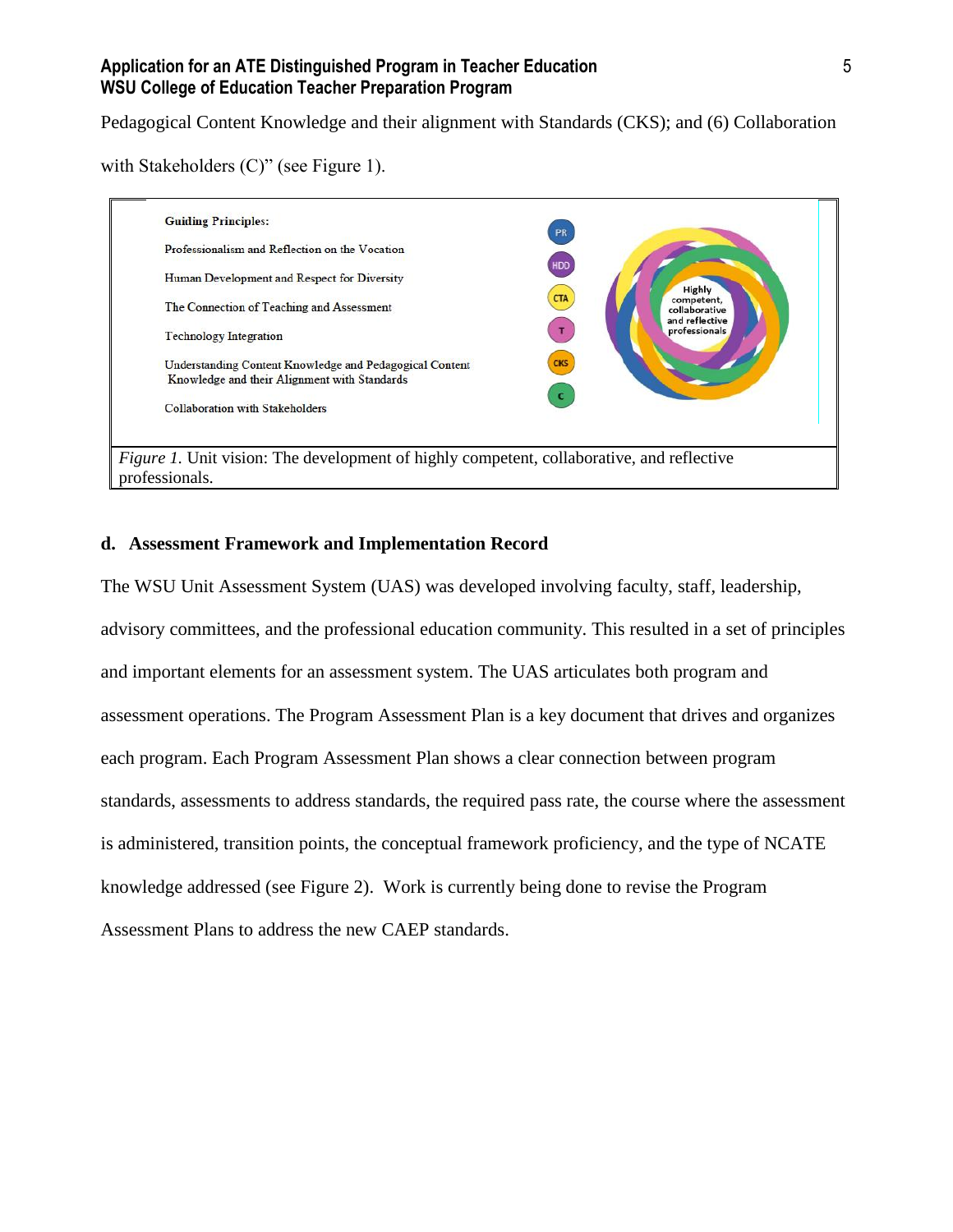|                                                                                                | Common<br>Assessment | Criterion | <b>Course Where</b><br>Assessment is<br>Administered | Transition<br>Point<br>Where<br>Used | Conceptual<br>Framework<br>Predominant<br>Proficiency/<br>Disposition | Predominant<br>Type of Knowledge<br>(Per NCATE<br>Standard 1) |
|------------------------------------------------------------------------------------------------|----------------------|-----------|------------------------------------------------------|--------------------------------------|-----------------------------------------------------------------------|---------------------------------------------------------------|
| Standard 7: The educator plans effective instruction based upon the knowledge of all students, |                      |           |                                                      |                                      |                                                                       |                                                               |
| community, subject matter, curriculum outcomes, and current methods of teaching reading.       |                      |           |                                                      |                                      |                                                                       |                                                               |
|                                                                                                | Kansas               | Minimum   | Student                                              | V÷                                   | Human                                                                 | Professional and                                              |
|                                                                                                | Performance          | score of  | Teaching                                             | Licensure                            | Development                                                           | Pedagogical                                                   |
|                                                                                                | Teaching             | 20 out of | Seminar                                              |                                      | and Diversity                                                         | Knowledge and                                                 |
|                                                                                                | Portfolio            | 27        |                                                      |                                      | (HDD)                                                                 | Skills (PPKS)                                                 |

*Figure 2.* Sample Program Assessment Plan

A Unit Assessment Committee, an Assessment Coordinator (AC) and Data Management Specialist oversee the data management system. Policies are reviewed and revised as needed, assessmentrelated staff development is conducted, unit and program assessments are identified/created/revised, and implementation documents are prepared. The Student Tracking, Evaluation & Portfolio System (STEPS) system is currently used by faculty with a Data System Management Coordinator as support. Faculty input data into the system, and generate reports for annual review by program faculty, advisory councils, and administrators. The university computing and technology services, institutional research, and educational support services staff support the UAS in various ways.

#### **e. Alignment Among Program Goals, Actions/Activities, and Assessment**

The PDS requires that all licensure areas show a clear connection between program goals, course and field experience assignments, and assessment requirements. They share a common core of Professional Education Assessments. These assessments address the KSDE Professional Education Standards (PDS Program Goals). These assessments, much like the second set of tests for all licensure programs which are submitted for review to KSDE or SPAs, include assessments of content knowledge, pedagogical content knowledge, professional and pedagogical knowledge and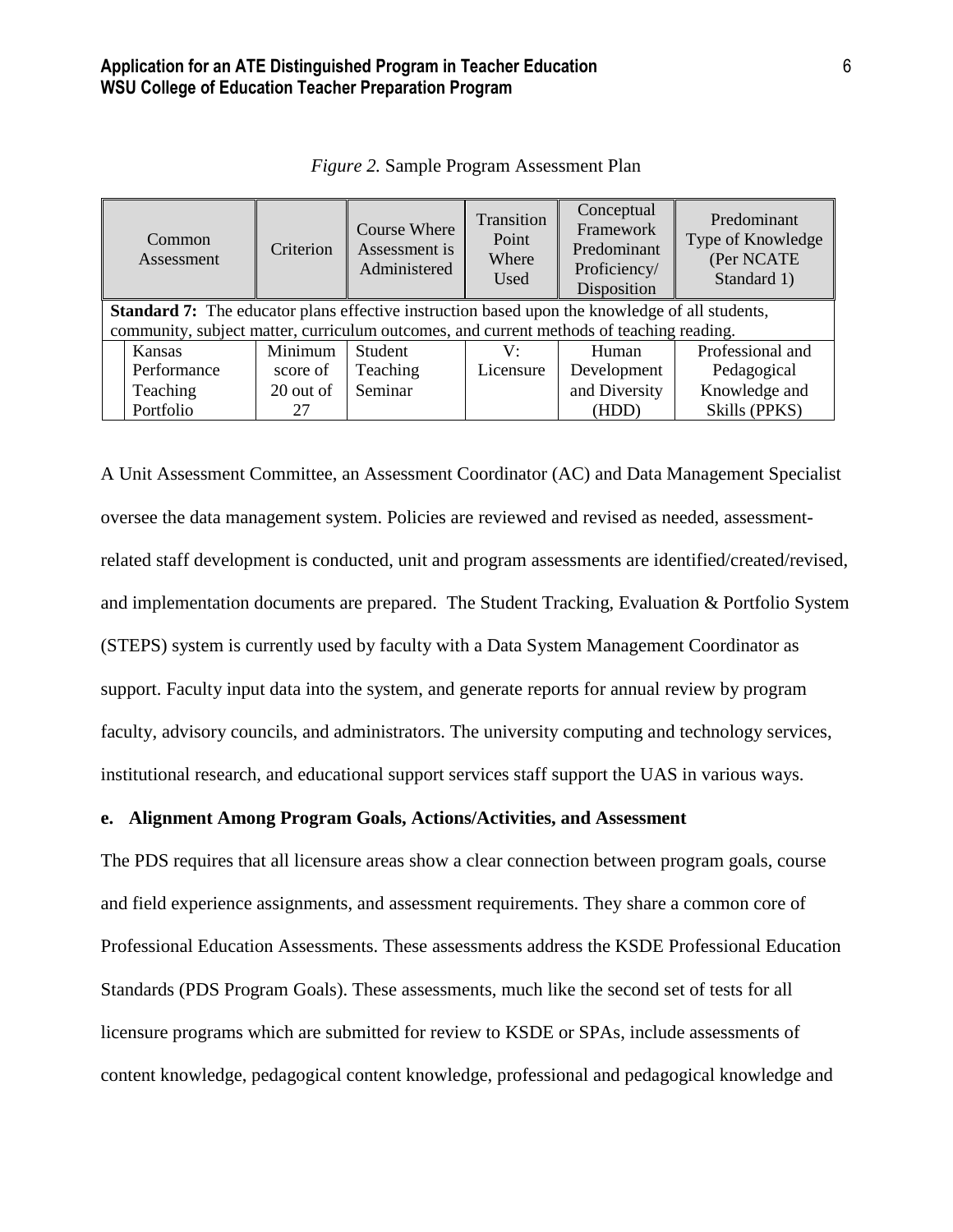skills, and impact on students learning. They are reviewed annually by ILTPC. Except for the two state licensure tests, assessments are implemented during courses or field experiences. Formative and summative assessments include the following:

- 1. Formative
	- a. Literacy Development (for all P-12 programs)
	- b. Early Field Experience Reports: (1) Case Study and (2) Service Delivery Models
	- c. Candidate/Student Teaching Evaluation completed each of three semesters by cooperating teachers and university supervisors.
	- d. Observation of Learning Principles
	- e. History, Philosophy, and Social Aspects of Education
	- f. [University] Classroom Dispositions and Field Experience Dispositions
- 2. Summative
	- a. Two State Licensure Tests: (1) Principles of Learning and Teaching to assess candidate knowledge and skills related to professional practice; (2) Praxis Content Assessment to assess candidate content knowledge.
	- b. Kansas Performance Teaching Portfolio to assess candidate impact on student learning.
	- c. Final Candidate/Student Teaching Evaluation to assess candidate work as a teacher, completed during the final semester by cooperating teachers and university supervisors.

As mentioned previously, all licensure programs in the WSU PDS have a Program Assessment

Plan, which is a master table of assessments designed to address the specific program standards. All

licensure programs include five transition points at which assessments are monitored for candidate

proficiency:

- 1. Admission to Teacher Education
- 2. Admission to Student Teaching
- 3. Exit from Student Teaching
- 4. Degree Completion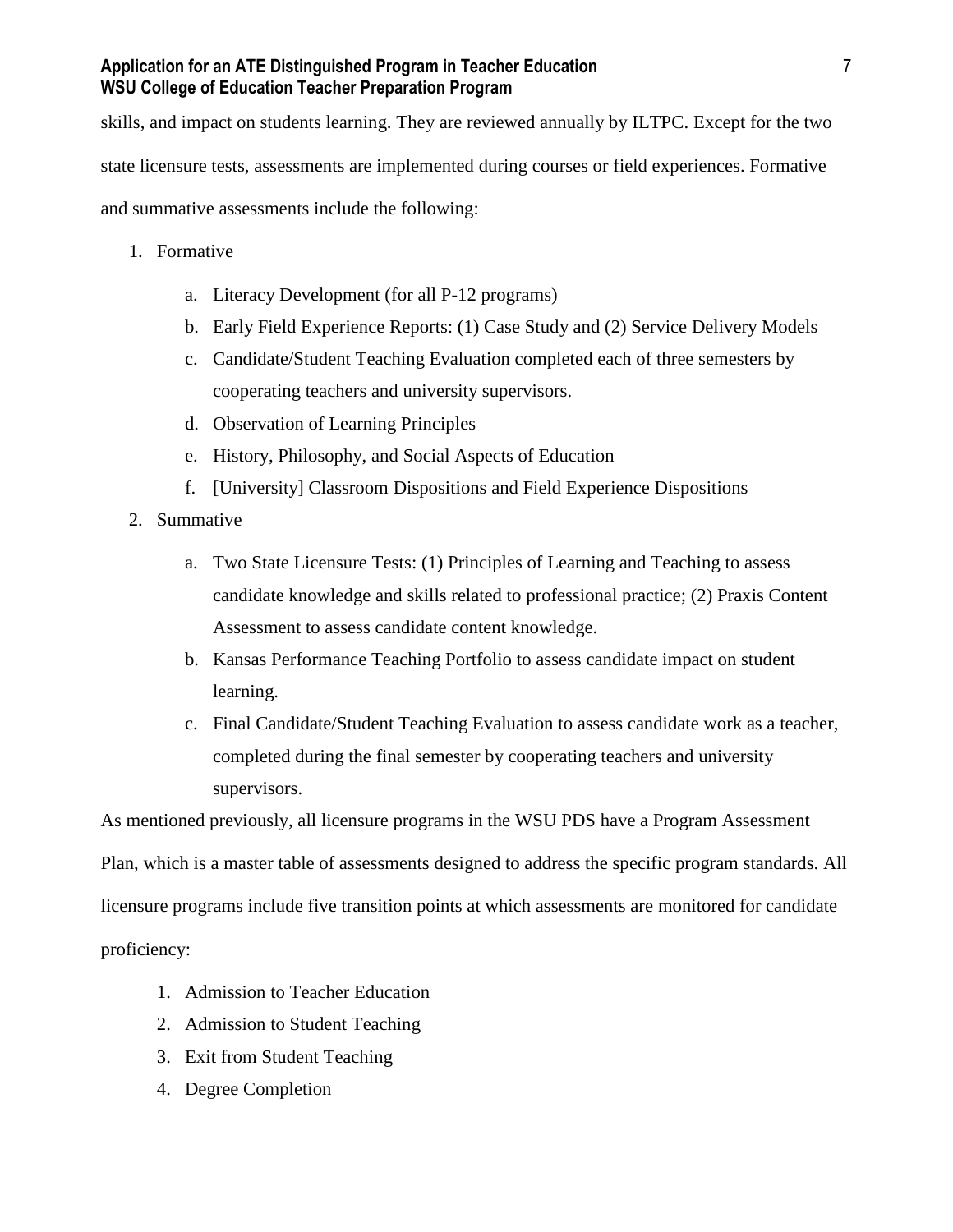5. Program Completion and Initial Licensure Recommendation Each licensure program at WSU constructs and implements the set of assessments for annual program review. Each program chair in the WSU Teacher Education Program generates data tables for each program assessment and constructs an annual report. The Professional Education Program Committee chair and member of the Professional Education Committee examine the report to determine strengths and areas for improvement using the following core review questions related to program effectiveness, success on state licensure tests, frequency and consistency of assessment administration, review of data by program completers, alumni, employers, preparation of graduates for effective practice, and use of data for performance improvement.

# **f. Impact of Program on Its Graduates and on P-12 Students**

Since 2009 when the PDS model was expanded to all licensure areas, the number of WSU graduates prepared through the PDS who were hired by WPS has increased and the percentage of new teachers who identify as members of under-represented groups has also risen. Data also indicate an increase in the percent of new teachers retained in the WPS for the first three years of employment. As shown in the table below, in the last five years (2011-2015) of PDS implementation, 272 WSU PDS graduates were hired by WPS. This is in spite of the substantially limited hiring by WPS in 2011-2012 due to the national and statewide economic downturn. Since 2009, Wichita Public Schools has hired over 50% of all WSU PDS teacher candidates who received a Kansas teaching license.

|           | <b>Total PDS Graduates Recommended For</b><br>Licensure | Number of PDS Teachers<br>Hired by WPS |
|-----------|---------------------------------------------------------|----------------------------------------|
| 2011-2012 | 87                                                      | 22                                     |
| 2012-2013 | 153                                                     | 87                                     |
| 2013-2014 | 165                                                     | 81                                     |
| 2014-2015 | 145                                                     | 82                                     |
| Total     | 550                                                     | 272                                    |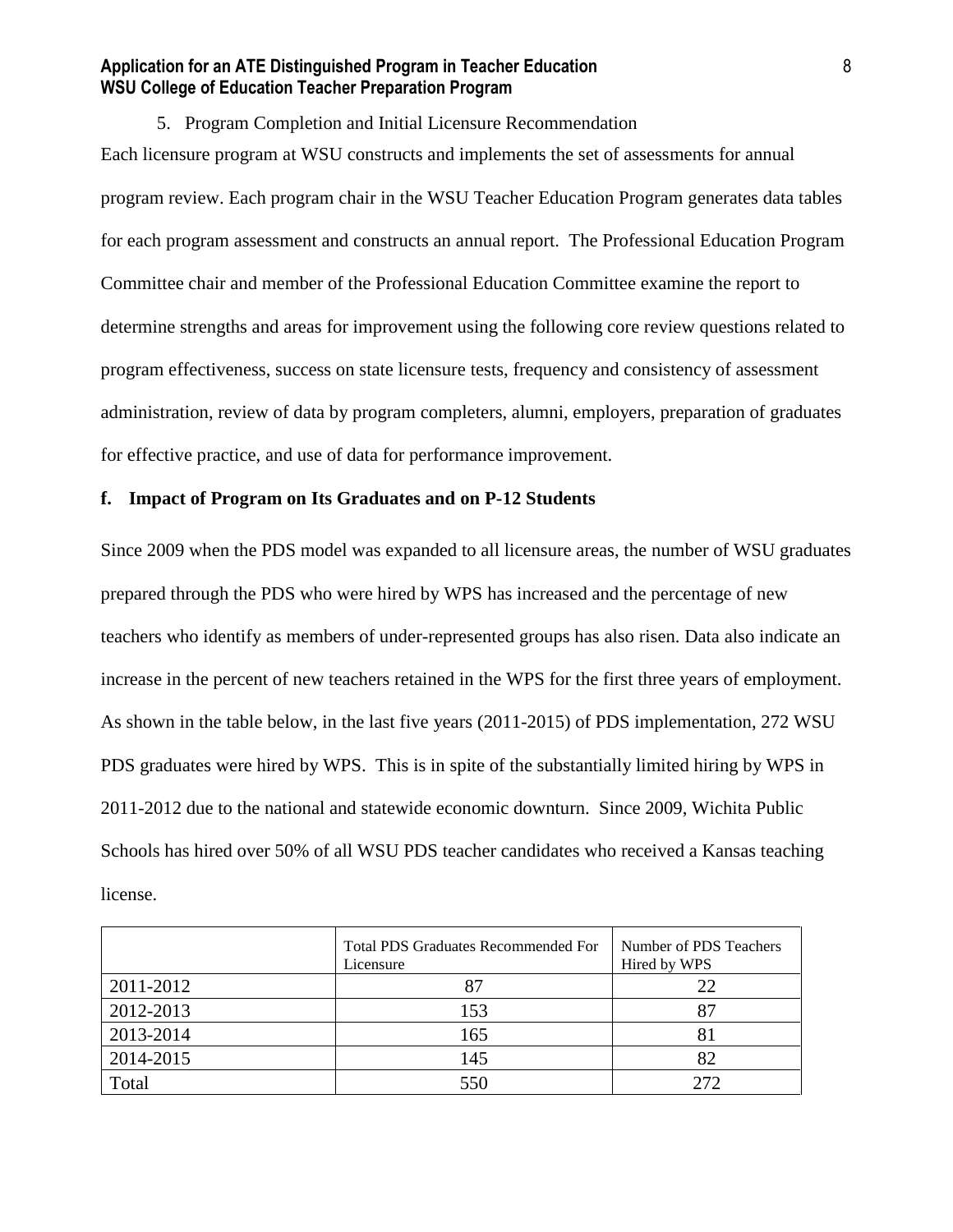There is growing evidence that WSU PDS graduates are also staying in the field longer than traditionally prepared teachers. The benefits of these results include costs saved in recruiting and inducting new teachers and growth of a more stable teaching workforce. Data included in the table below indicate over 70% of WSU PDS graduates have remained in teaching after three years. The COEd is maintaining data collection measures to track the retention rates of these graduates over the long term.



Additionally, as indicated in the table below, the percentage of new teachers hired by WPS

|           |                        | Percent of PDS Teachers hired by |
|-----------|------------------------|----------------------------------|
|           | Number of PDS Teachers | WPS members of                   |
|           | hired by WPS           | <b>Underrepresented Groups</b>   |
| 2011-2012 | 22                     | 23%                              |
| 2012-2013 | 87                     | 23%                              |
| 2013-2014 | 81                     | 25%                              |
| 2014-2015 | 82                     | 33%                              |
| Total     | 272                    | 26%                              |

including those who identify as representing an under-represented group, continues to grow.

Data have also been collected to determine impact of the PDS preparation on P-12 student achievement. As shown in the table below data from student achievement exams administered in 2012 and 2013 indicate K-12 students assigned to PDS settings scored higher than three of four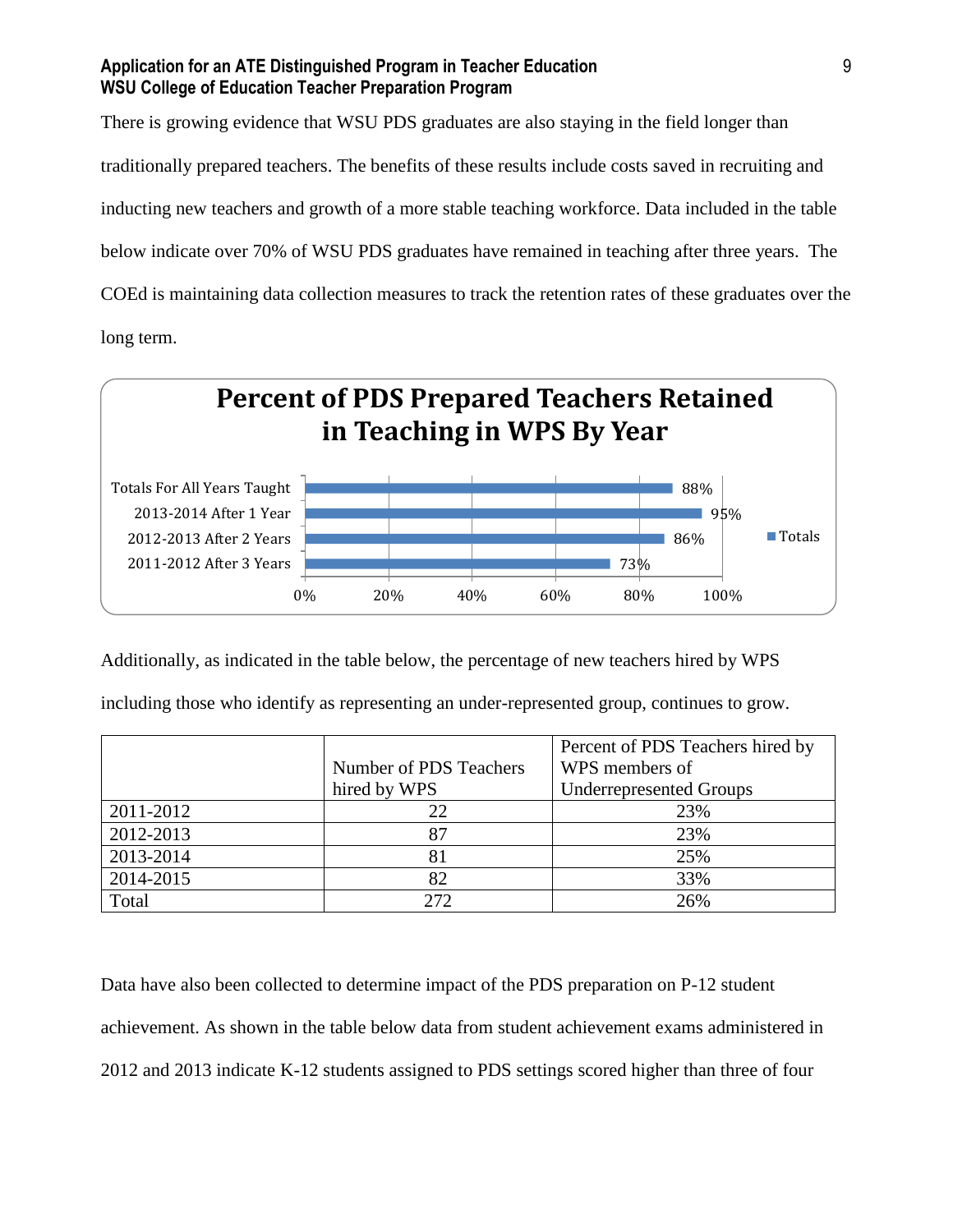comparison groups. When compared to similar groups of non-PDS prepared teachers, elementary

student achievement gains were observed in math with a statistically significant difference favoring

PDS sites noted in reading achievement. Moreover, when PDS schools with PDS candidate

placement were compared to non-PDS schools (without PDS candidate placements), it was found

that students made larger achievement gains in PDS schools, with a statistically significant

difference found in reading achievement. Due to circumstances at the state level, Kansas

elementary student achievement data are available for two years only.

| <b>WPS Students' KSDE Reading Scores PDS settings and Comparison Group</b> |                       |                     |           |  |
|----------------------------------------------------------------------------|-----------------------|---------------------|-----------|--|
| <b>Teacher Group</b>                                                       | <b>Total Students</b> | % Scored at "Meets" | Variance  |  |
|                                                                            | Scored                | Standard" or above  |           |  |
| Elementary Reading - Teachers hired in 2011 - 2012                         |                       |                     |           |  |
| 2012 PDS Teachers                                                          | 74                    | 78%                 | $+9\%$    |  |
| 2012 Comparison Group                                                      | 223                   | 69%                 |           |  |
| 2013 PDS Teachers                                                          | 82                    | 71%                 | $+4%$     |  |
| 2013 Comparison Group                                                      | 199                   | 67%                 |           |  |
| Elementary Reading - Teachers hired in 2012 - 2013                         |                       |                     |           |  |
| 2013 PDS Teachers                                                          | 383                   | 61%                 | $+2\%$    |  |
| 2013 Comparison Group                                                      | 471                   | 59%                 |           |  |
| Elementary Math - Teachers hired in 2011-2012                              |                       |                     |           |  |
| 2012 PDS Teachers                                                          | 74                    | 64%                 | $-9%$     |  |
| 2012 Comparison Group                                                      | 222                   | 73%                 |           |  |
| 2013 PDS Teachers                                                          | 82                    | 76%                 |           |  |
| 2013 Comparison Group                                                      | 198                   | 69%                 | $+7%$     |  |
| Elementary Math - Teachers hired in 2012-2013                              |                       |                     |           |  |
| 2013 PDS Teachers                                                          | 387                   | 67%                 |           |  |
| 2013 Comparison Group                                                      | 471                   | 56%                 | $+11\%$ * |  |
|                                                                            |                       |                     |           |  |

Data from the Kansas Reading and Math Assessments were collected from classrooms where graduates of the PDS program were the teachers of record during 2012 and the 2013 school years. Each year's PDS program graduates were matched with comparison non-PDS teachers hired at the same time and assigned to high need schools. Since there were not sufficient numbers of PDS teachers or comparison teachers to conduct random samples, purposive samples were drawn to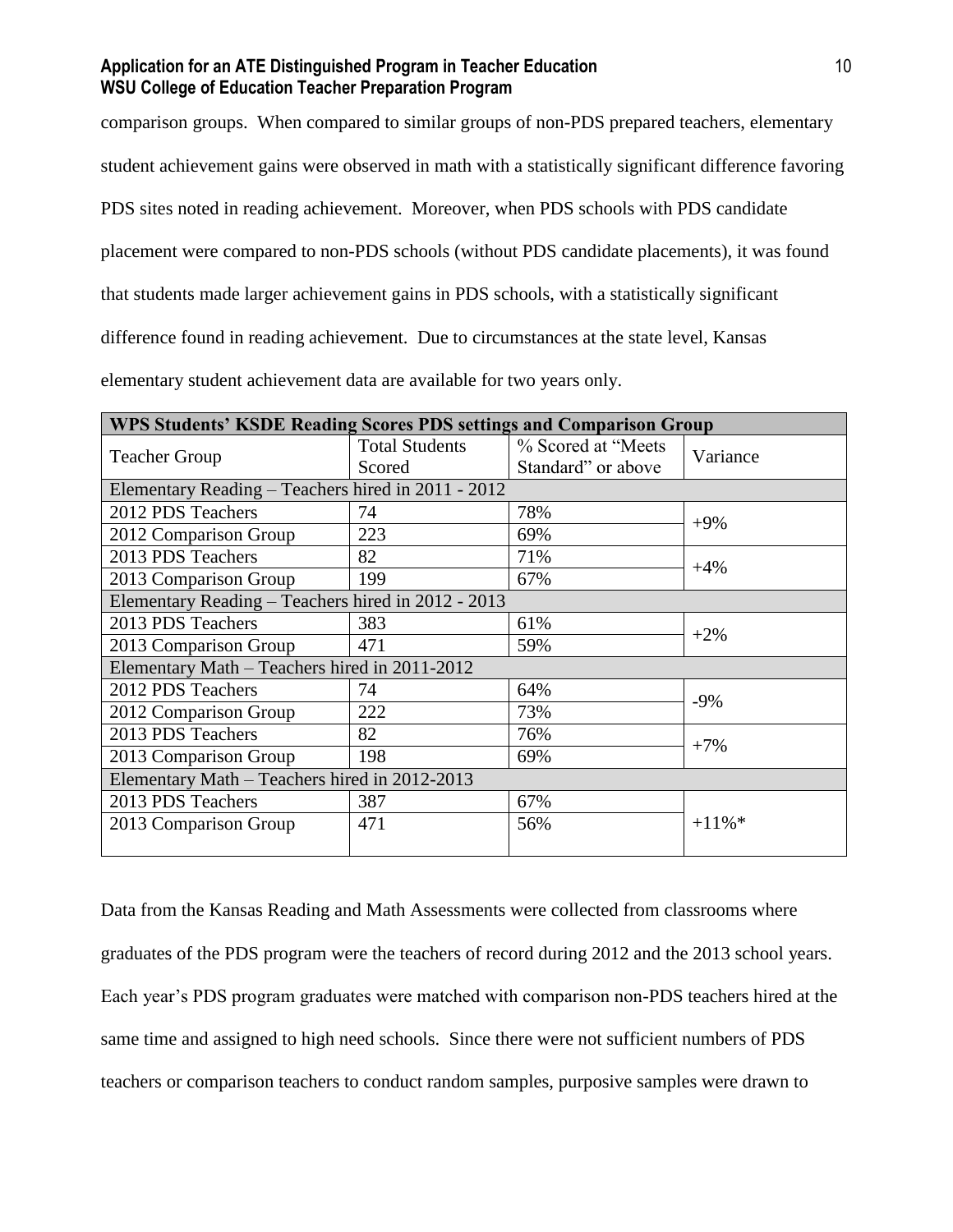match the groups on years of experience and socio-economic variables of schools in which they taught. The table above shows that PDS teachers' students were more likely to meet either math or reading standards in five out of six comparisons. Significance tests (t-tests) for comparison resulted in statistical significance for the 2012-2013 math comparison.

Data were also collected comparing elementary schools with and without PDS teacher candidates

on reading and math achievement as shown below. Student scores (grades 3-5) in 16 PDS sites were

compared to scores of students in 16 non-PDS sites, matched for similarity based on demographic

criteria (e.g., size, high-need status, diversity). The findings suggest that utilizing a strong PDS

model can positively impact student achievement.

*Mean gains in percent of students performing at or above proficient in reading within PDS and non-PDS schools from 2009-2011*

| Group      | Mean |    | <b>Std. Deviation</b> |
|------------|------|----|-----------------------|
| Non-PDS    | 0.19 | ιO |                       |
| <b>PDS</b> | 7.26 |    |                       |

 $H = 4.387, p < .05$ 

*Mean gains in percent of students performing at or above proficient in math within PDS and non-PDS schools from 2009-2011 (Full Implementation)*

| Group      | Mean     | Std. Deviation |
|------------|----------|----------------|
| Non-PDS    | 1.38     | 6.86           |
| <b>PDS</b> | $6.20\,$ | 7.59<br>ر ر.   |

 $H=2.696, p<.05$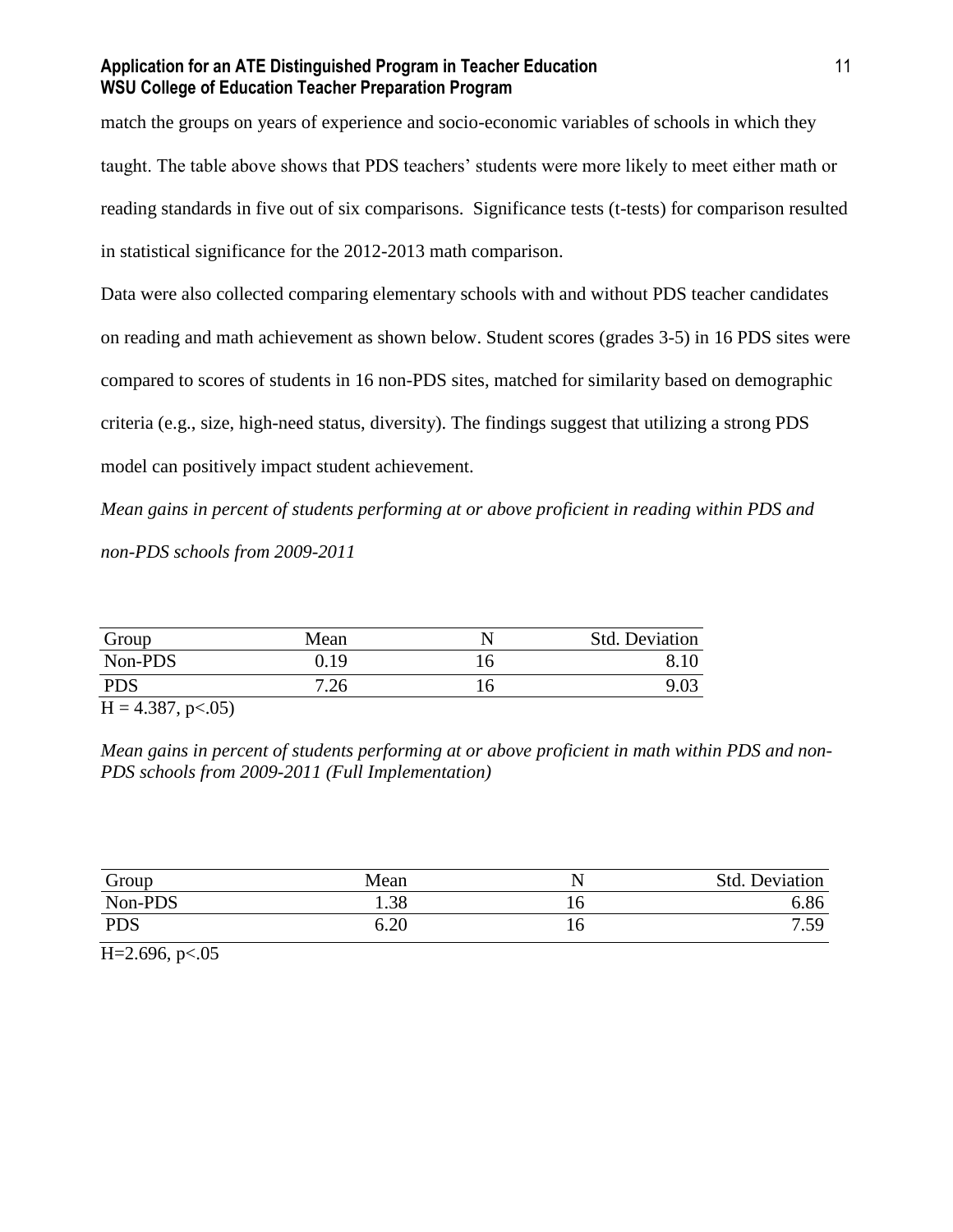

*Figure 3. Graphic representation of PDS vs. non-PDS data between 2009 and 2011*

#### **Summary**

The WSU PDS program has been institutionalized and has strengthened the relationships between the faculties in WSU teacher preparation program and WPS education settings. University faculty, K-12 teachers, and community organizations came together seven years ago to move beyond educational silos to truly "construct" teacher education with a goal of preparing highly competent and highly confident beginning teachers. An unplanned outcome of the PDS program has been a sense of growing respect and interdependence among the partners that has expanded the work being done to include the development of a mentor center to support the district induction program, joint recruitment efforts and collaboration on data collection to monitor the impact of the PDS on program completers and P-12 student achievement. In this age of public criticism for public education and higher education, the WSU PDS program is positioned to advocate loudly for effective programs nationally.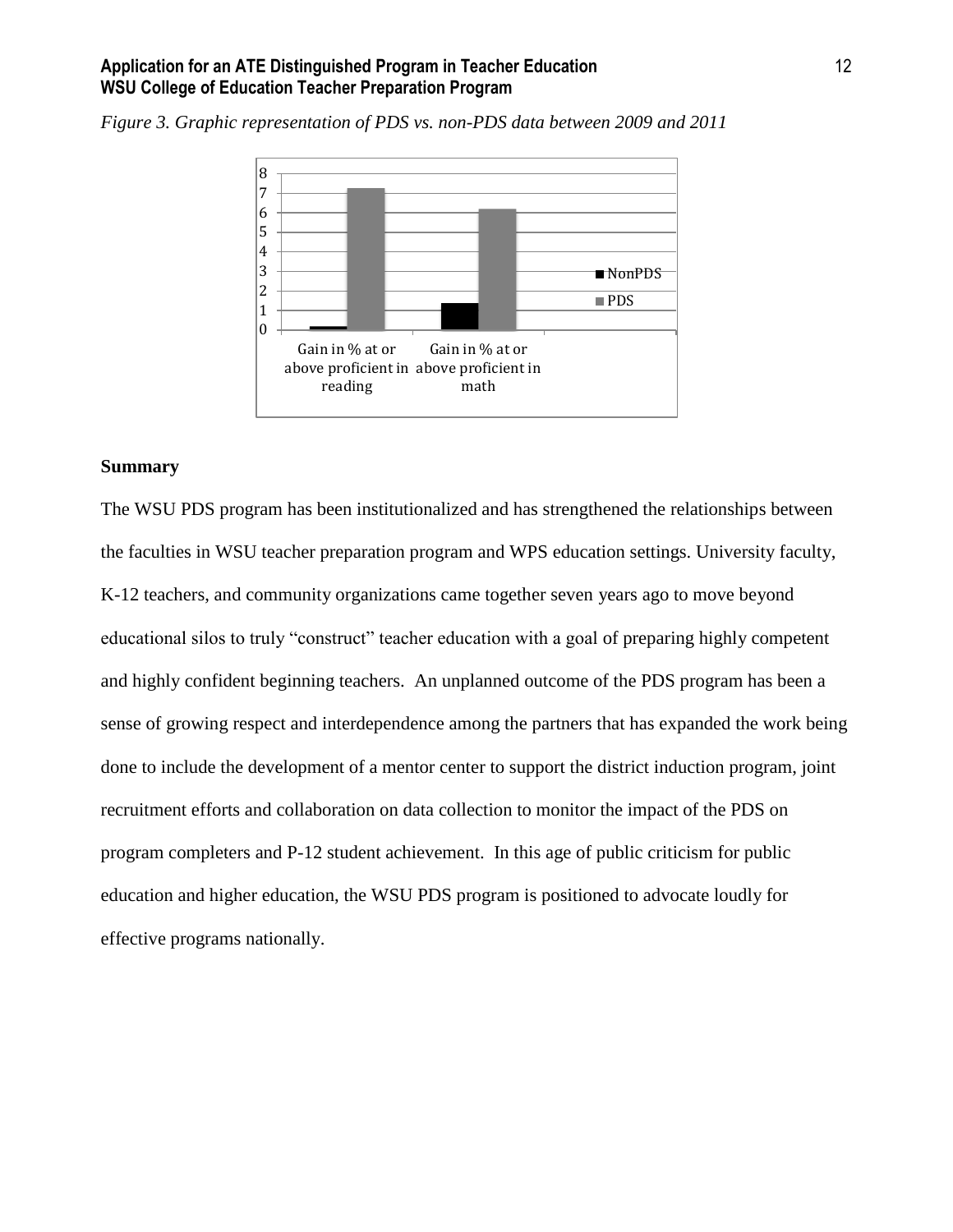#### **Appendix A WSU Teacher Preparation Program Goals: Kansas State Department of Education Professional Education Standards**

**Standard #1** The educator demonstrates the ability to use the central concepts, tools of inquiry, and structures of each discipline he or she teaches and can create opportunities that make these aspects of subject matter meaningful for all students.

**Standard #2** The educator demonstrates an understanding of how individuals learn and develop intellectually, socially, and personally and provides learning opportunities that support this development.

**Standard #3** The educator demonstrates the ability to provide different approaches to learning and creates instructional opportunities that are equitable, that are based on developmental levels, and that are adapted to diverse learners, including those with exceptionalities.

**Standard #4** The educator understands and uses a variety of appropriate instructional strategies to develop various kinds of students' learning including critical thinking, problem solving, and reading. Standard #5 The educator uses an understanding of individual and group motivation and behavior to create a learning environment that encourages positive social interaction, active engagement in learning, and self-motivation.

**Standard #5** The educator uses an understanding of individual and group motivation and behavior to create a learning environment that encourages positive social interaction, active engagement in learning, and selfmotivation

**Standard #6** The educator uses a variety of effective verbal and non-verbal communication techniques to foster active inquiry, collaboration, and supportive interaction in the classroom.

**Standard #7** The educator plans effective instruction based upon the knowledge of all students, community, subject matter, curriculum outcomes, and current methods of teaching reading.

**Standard #8** The educator understands and uses formal and informal assessment strategies to evaluate and ensure the continual intellectual, social, and other aspects of personal development of all learners.

**Standard #9** The educator is a reflective practitioner who continually evaluates the effects of his or her choices and actions on others (students, parents, and other professionals in the learning community), actively seeks out opportunities to grow professionally, and participates in the school improvement process (Kansas Quality Performance Accreditation [QPA]).

**Standard #10** The educator fosters collegial relationships with school personnel, parents, and agencies in the larger community to support all students' learning and well-being.

**Standard #11** The educator demonstrates the ability to integrate across and within content fields to enrich the curriculum, develop reading and thinking skills, and facilitate all students' abilities to understand relationships between subject areas.

**Standard #12** The educator understands the role of technology in society and demonstrates skills using instructional tools and technology to gather, analyze, and present information, enhance instructional practices, facilitate professional productivity and communication, and help all students use instructional technology effectively.

**Standard #13** The educator is a reflective practitioner who uses an understanding of historical, philosophical, and social foundations of education to guide educational practices.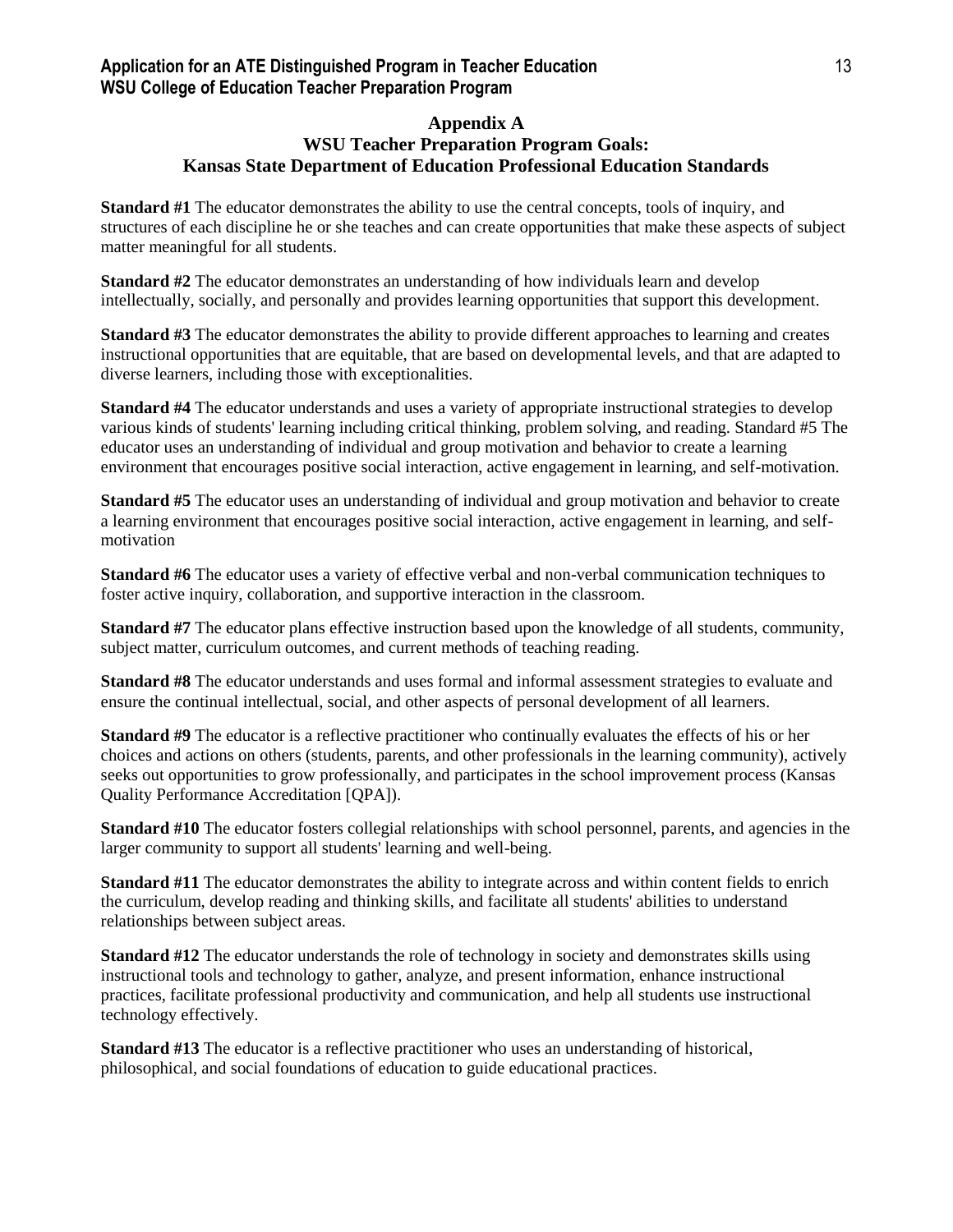# **Appendix B Wichita State University Unit Conceptual Framework Overview**

# **Unit vision: The development of highly competent, collaborative, and reflective professionals.**

# **Unit Guiding Principles**

**(1) Professionalism and reflection on the vocation (PR):** The WSU teacher preparation program uses a reflective model to develop professional dispositions in candidates for the improvement of professional practice. Candidates are expected to value knowledge and continuous learning to improve professional practice. Candidates understand and implement the legal and ethical practices of the profession. Candidates are familiar with major learning theories and strategies to enhance educational knowledge and are able to evaluate instructional decisions for their impact on students/clients.

**(2) Human development and respect for diversity (HDD):** Candidates demonstrate a commitment to the basic principles and theories of human development, learning, and diversity and apply this knowledge to their own learning, teaching, guiding, and clinical situations which includes a commitment to "fairness" in all aspects of their work and the expectation that all students/clients can learn. Candidates consider family, community, and school in advocating for students and clients and have knowledge of relevant historical, philosophical, social and cultural factors.

**(3) The connection of teaching and assessment (CTA):** Candidates know and understand current theory, research and practice that inform the cyclical and interactive processes of good teaching (e.g., analysis, preparation, instruction, assessment [qualitative and quantitative], and decision making based on assessment results). The candidates apply this knowledge across all facets of their work. The candidates develop skills to plan, implement, and evaluate developmental, cultural, and ethically appropriate techniques and strategies for addressing student and client needs. Respects and holds high expectations and fairness for all learners.

**(4) Technology integration (T):** Candidates can demonstrate skills in the use of technology appropriate to the respective disciplines. Technology is used to enhance professional productivity in planning, teaching, student learning, and assessment. The candidates seek opportunities to continually learn and improve professional practice.

**(5) Understanding content knowledge and pedagogical content knowledge and their alignment**  with standards (CKS): Candidates identify, understand, and use and continue to build knowledge in the disciplinary field(s). Candidates apply this knowledge to teaching within the structure of the standards and seek opportunities to continually learn and improve professional practice.

**(6) Collaboration with stakeholders (C):** Candidates identify, understand, and use processes to work, and advocate cooperatively and professionally, with students/clients, colleagues, parents and community to move toward mutual goals. Candidates collectively plan, gather, and build resources to create innovative solutions to existing problems. Candidates demonstrate effective communication and interpersonal skills and attitudes. The candidates plan, implement and sustain an appropriate environment that promotes effective professional practice**s.**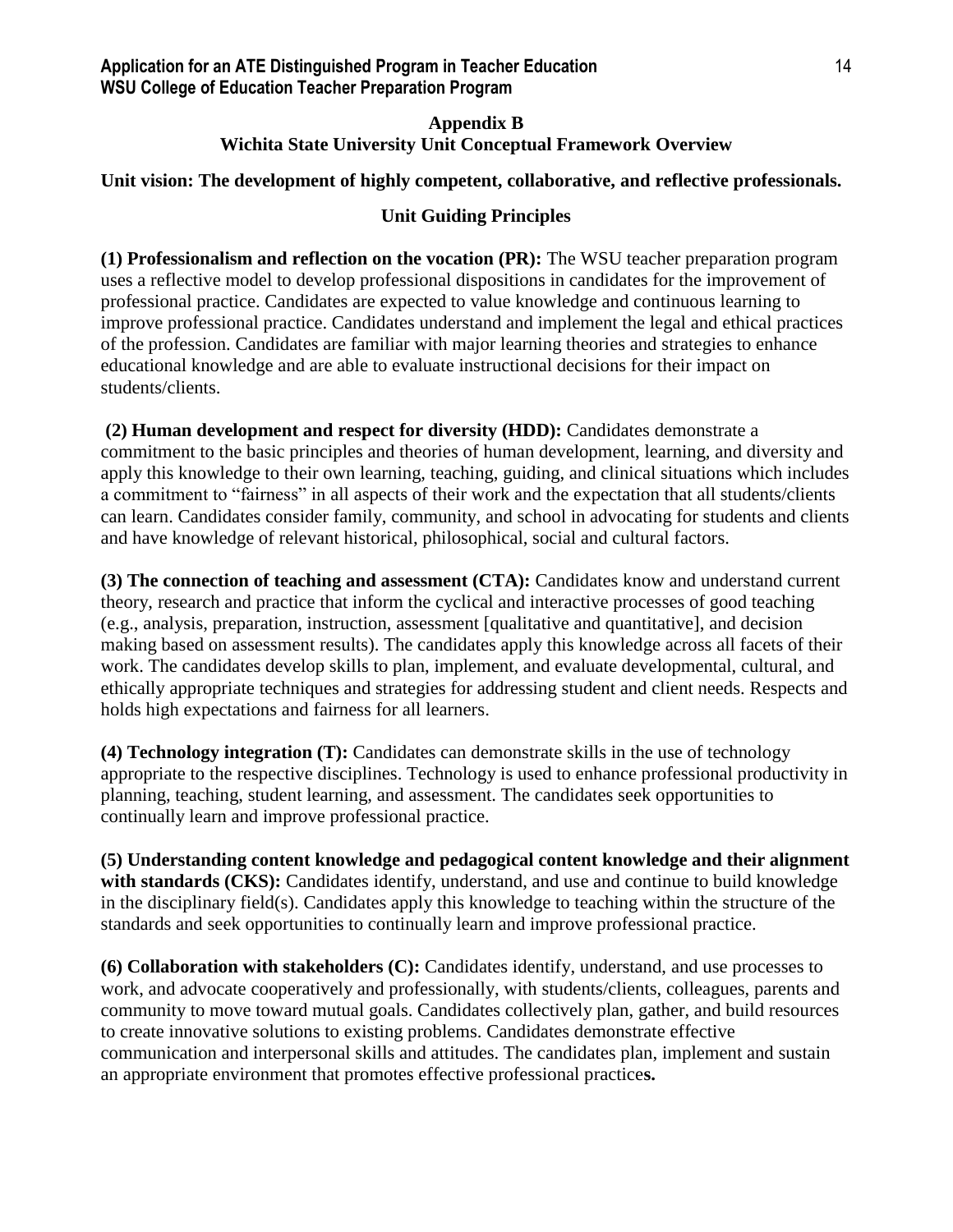# **Appendix C Letters of Support**

September 23, 2015

Members of the Selection Committee:

My name is Kathy Irick and I am writing in regards to the quality of the Teacher Education program at Wichita State University. I am a teacher for USD 259 and I have worked closely with the Teacher Education program since the start of the Wichita Teacher Quality Partnership about 6 years ago. At the time, I taught fourth grade at College Hill Elementary and from the beginning of our partnership with WSU, the dedication to the success of prospective teachers was of the highest priority. WSU provided ongoing training to the liaisons in each of the schools within the partnership. The focus of the training sessions twice a year supported us with ways to increase the sense of community for our teacher interns, coteaching strategies, and mentoring techniques. Furthermore, similar opportunities were offered at participating schools to support cooperating teachers. What I enjoyed from these training sessions was the sense of collaboration and genuine partnership apparent with representatives from the district and the university both leading the presentations. The partnership continued as representatives from both the district and WSU came to schools to offer support and thank principals and teachers personally for their commitment to work with students in the Teacher Education program.

 The quality of teachers produced from the Teacher Education program is evident from the success of newly hired graduating students. From my experience, when principals want to hire teachers, they are asking to interview teacher interns from WSU because they know some of the prospective teachers from having them in their schools, principals know that WSU students in the program are familiar with KCCS, district curriculum and instructional protocols, and principals are confident that WSU graduates are prepared to work in an urban school district from their field experiences.

 The Teacher Education program has a positive impact on students. Having more adults in the classroom significantly increases academic success for students. Students benefit from the extra support in the classroom because of the co-teaching strategies implemented by the cooperating teacher and teacher intern. Students are provided varied instruction which improves their ability to process and retain information. Decreasing the teacher- to -student ratio increases the ability to monitor student understanding and learning and provide student accommodations more efficiently.

 In conclusion, I know with confidence that the Teacher Education program at WSU provides a cohesive program that provides opportunities for prospective teachers to practice education pedagogy within a supportive field experience. Dedication to the success of future teachers is of the highest priority at WSU and this is evidenced in the partnership and collaboration between the university and the school district.

Sincerely, Kathy Irick, Teacher for USD 259 Wichita Public Schools 316-734-6747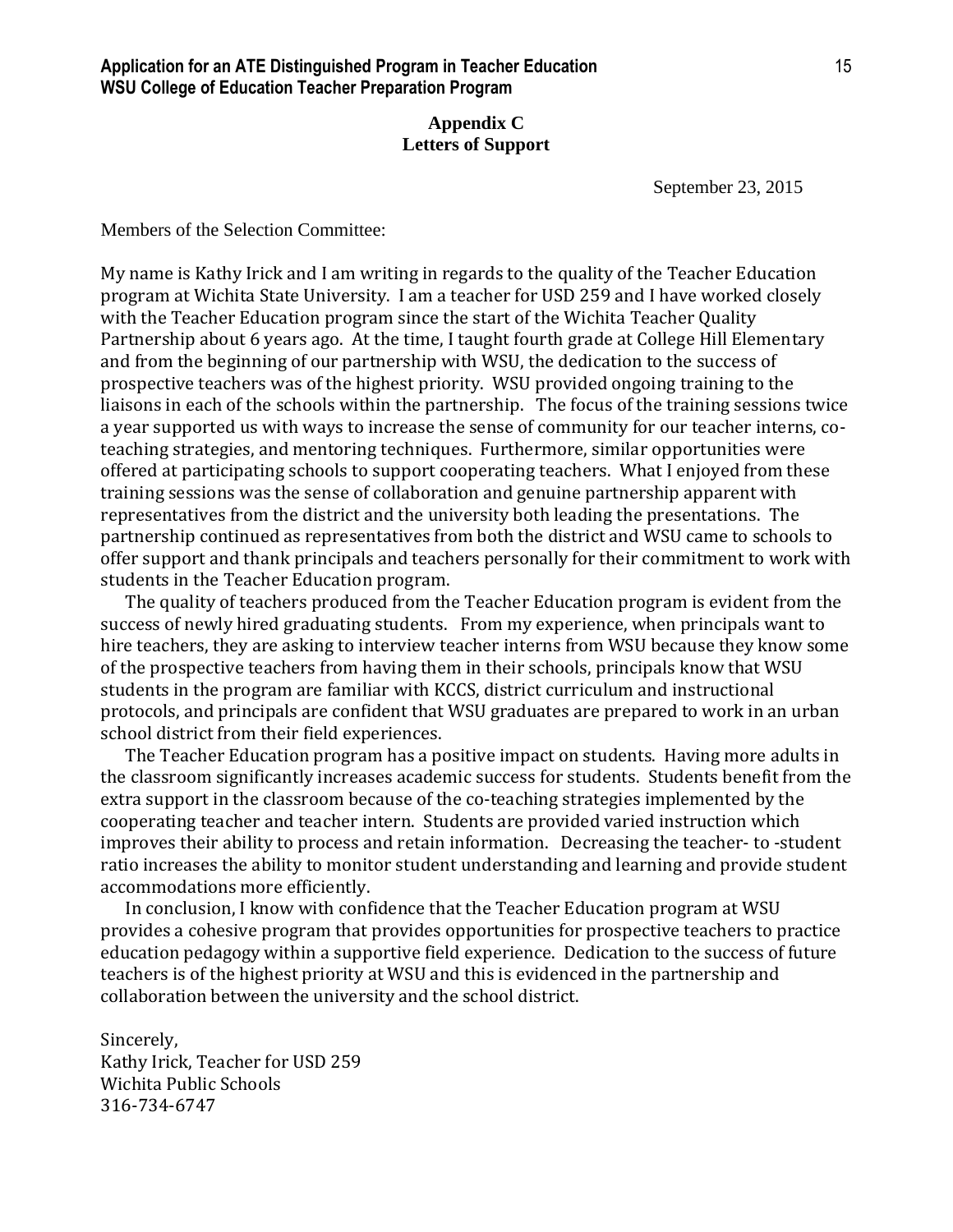To: Selection Committee Members

I am writing to support the nomination of Wichita State University for the Distinguished Program in Teacher Education Award. As a member of the faculty at WSU, I can attest to the fact that we graduate qualified teachers into the profession. I feel our greatest strengths lie in the areas of our Professional Development School model where we have established strong relationships with the faculty and staff of the local public schools so that we know which cooperating teachers provide exemplary mentoring opportunities for our students. In addition, our students are in the schools four semesters which gives them early exposure to the demands of the profession.

One of my former students, Darla Brown, wrote me this fall and said, "*I just wanted to thank you. The program prepared me well and I am using many of the things that you specifically taught us. Because of that, I feel much less overwhelmed than 2 others on my team that are in their 2nd year of teaching. Both of them have commented that I seem like I already knew what was going on."*

Darla, like many of our students, now teach in the Wichita Public Schools where they have students that reflect the diversity of our city. Gaining knowledge as undergraduates through the field experiences and, for many, by enrolling in cooperative education, prepares our students to meet the needs of their future students. They have witnessed great lessons, taught by experienced teachers, which align with what they are learning in their college courses. Then, they are able to design and implement their own lesson plans and work on improving their skills in content areas and in classroom management.

I believe our program is being planned and delivered with the needs of children foremost in our minds so that the professionals who graduate from Wichita State University are a credit to the title, "Teacher."

Sincerely,

Cathy Durano Clinical Educator